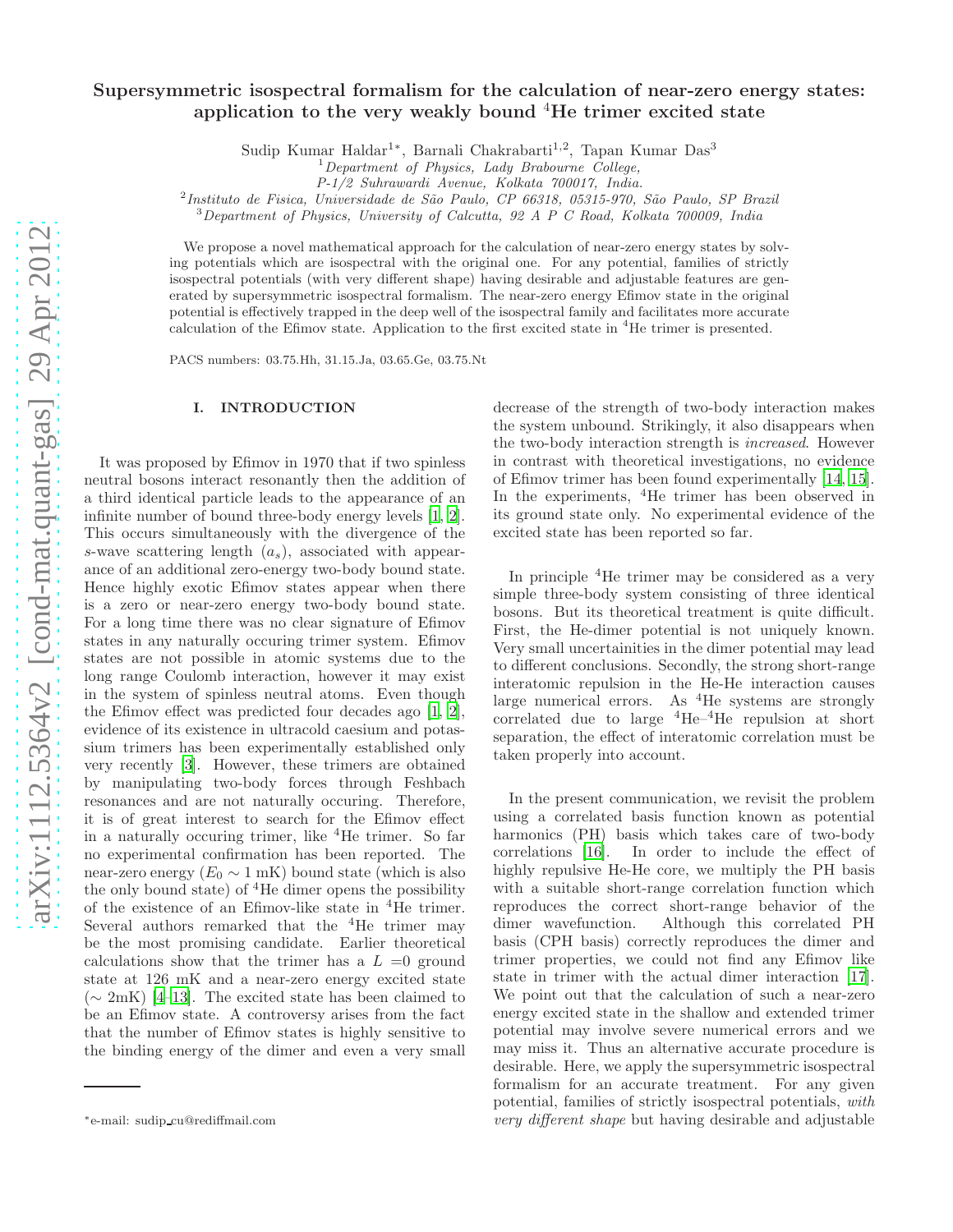

Fig. 1 (Color online) The effective potential  $\omega_0(r)$  (red solid curve) and isospectral potentials  $\hat{\omega}_0(r, \lambda)$  corresponding to two values of  $\lambda$ :  $\lambda = 0.00005$  (green dashed curve) and  $\lambda = 0.00002$  (blue dotted curve) for the <sup>4</sup>He trimer. All energies are in  $mK$  and  $r$  in a.u. The horizontal line indicates the energy of the first excited state in  $\omega_0(r)$ .

features are generated by supersymmetric isospectral formalism [\[18](#page-7-5)]. The near-zero energy bound state will be more effectively bound in the deep narrow well of the isospectral potential and will facilitate an easier and more accurate calculation of the near-zero energy excited state. Following the steps of supersymmetric quantum mechanics [\[18](#page-7-5)], for any given potential  $\omega_0(r)$ , one can construct a class of potentials  $\hat{\omega}_0(r, \{\lambda\})$ , where  $\{\lambda\}$ represents a set of one or more continuously variable real parameters. The potential  $\hat{\omega}_0$  is isospectral in the sense that  $\omega_0$  and  $\hat{\omega}_0$  have identical spectrum, reflection and tranmission coefficients. For simplicity we consider only one parameter  $(\lambda)$  family of isospectral potentials. We will see later that  $\lambda$  can take real values  $-\infty < \lambda < -1$ and  $0 < \lambda < \infty$ . For  $\lambda \to \infty$ , one gets back the original potential. Although the set of isospectral potentials are strictly isospectral with the original potential, they have different shapes depending on the parameter  $\lambda$  [\[18](#page-7-5)]. In Fig. 1, we demonstrate how an original potential,  $\omega_0(r)$ shown by the solid (red) curve, changes in the isospectral potential  $\hat{\omega}_0(r, \lambda)$  for two values of the parameter  $\lambda$ , *viz.*  $\lambda = 0.00005$  (green dashed curve) and  $\lambda = 0.00002$ (blue dotted curve). We introduce this figure here for a qualitative understanding of the features of the isospectral potentials. A complete discussion of how such isospectral potentials are calculated will be presented in Sections IIC and III. Although all three potentials produce identical energy spectrum, their shapes are seen to be very different. The original potential  $[\omega_0(r)]$  has a shallow and wide well with a short range repulsion. By contrast, both the isospectral potentials have a deep and narrow *attractive* well (NAW) at smaller  $r$ , while the long range part does not differ much from  $\omega_0(r)$ . One can also notice that as  $\lambda$  decreases, the narrow attractive well becomes deeper, while the intermediate barrier becomes higher. Hence, the near-zero energy (indicated in Fig. 1 by a horizontal line) excited state in  $\omega_0(r)$  will be at the same energy value in the isospectral potentials, but now that state will lie deep within the NAW. Thus, while this state is weakly bound and spatially extended in the original potential, it will be strongly bound and well localized in the NAW of the isospectral potential, at the same energy. Clearly, computation of the wave function and its energy (equal to the energy of the first excited state in the original potential) will be easier. Furthermore, this state becomes more strongly bound, as  $\lambda$  decreases. In general, as  $\lambda$  decreases continuously from  $\infty$  to 0,  $\hat{\omega}_0$  starts developing a local minimum which shifts towards  $r=0$  and becomes deeper and narrower. Consequently, a shallow potential transforms into one having a narrow and deep potential well near the origin in the isospectral potential. The surface barrier also becomes high. Such interesting properties of  $\hat{\omega}_0$  can be useful to solve near-zero energy states. Such a state lies near the top of the original potential well and its wave function is spatially very extended, while the isospectral state lies well within the NAW. Hence the latter is strongly bound and well localized within the narrow well of  $\tilde{V}_1$ . The parameter  $\lambda$  controls these features and a suitable optimum value can be chosen (see later).

Thus our approach consists of two steps. First, to apply a correlated quantum many-body theory for a highly correlated system like <sup>4</sup>He-trimer and second, to use the isospectral formalism for the accurate determination of the first excited state, whose energy is just a few mK.

The paper is organized as follows. In Section II, we present a brief review of the correlated potential harmonics expansion method, choice of potential and the isospectral formalism. Section III presents the results of our numerical calculation. Finally we draw our conclusions in Section IV.

### II. THEORETICAL PROCEDURE

## A. Correlated Potential harmonics expansion method

The Hamiltonian for a system of  $(N+1)$  atoms (each of mass  $m$ ) and interacting via two-body potential has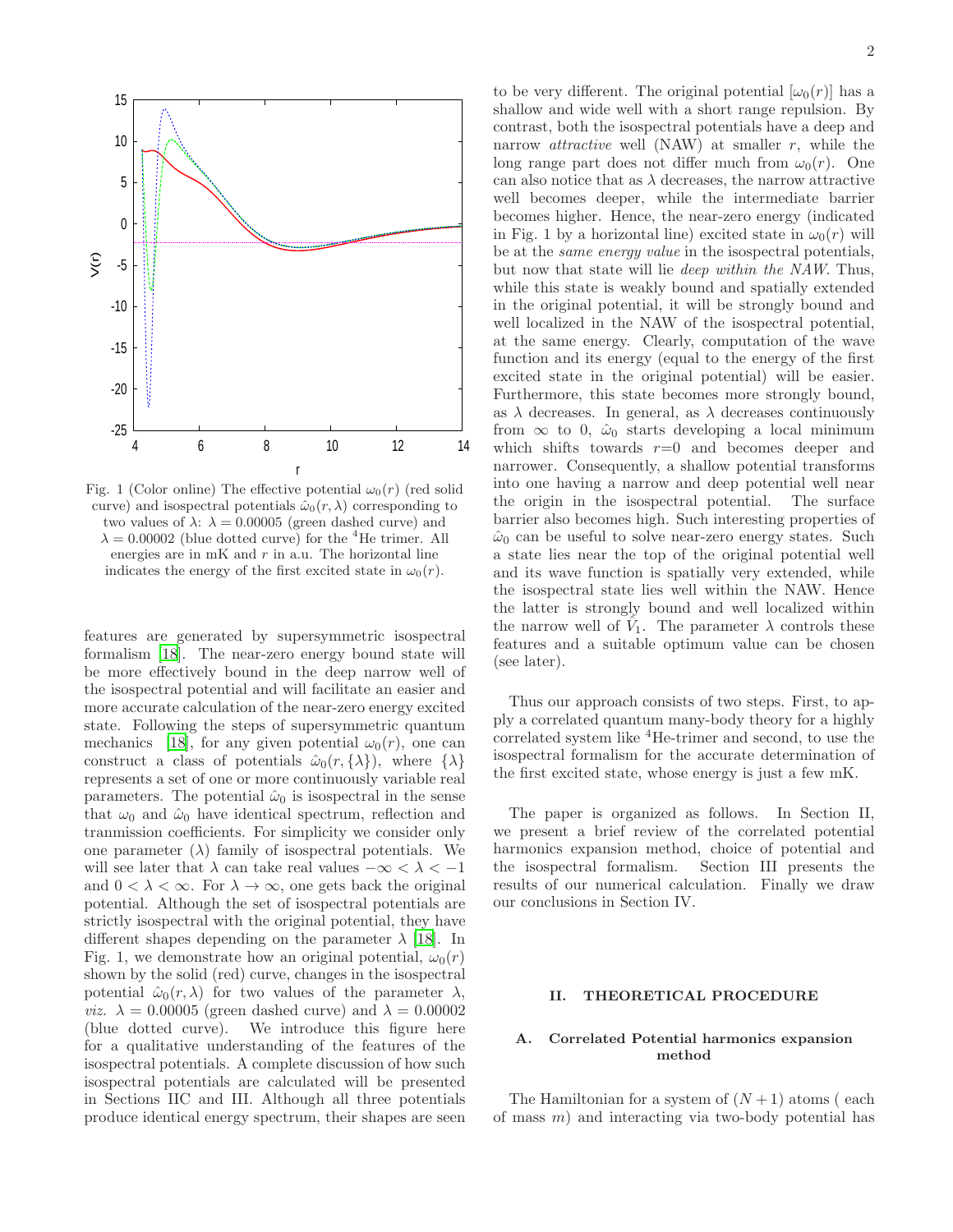the form

$$
H = -\frac{\hbar^2}{2m} \sum_{i=1}^{N+1} \nabla_i^2 + \sum_{i>j=1}^{N+1} V(\vec{x}_i - \vec{x}_j)
$$
 (1)

where  $V(\vec{x}_i - \vec{x}_j) = V(\vec{r}_{ij})$  is the He-He two-body potential described later. The relative motion in the standard Jacobi coordinates,  $\{\vec{\zeta}_1, \ldots, \vec{\zeta}_N\}$ , is given by [\[16](#page-7-3)]

$$
\left[ -\frac{\hbar^2}{m} \sum_{i=1}^N \nabla_{\zeta_i}^2 + V(\vec{\zeta}_1, \dots, \vec{\zeta}_N) - E \right] \Psi(\vec{\zeta}_1, \dots, \vec{\zeta}_N) = 0.
$$
\n(2)

We decompose  $\Psi$  in Faddeev components

<span id="page-2-0"></span>
$$
\Psi(\vec{x}) = \sum_{ij>i}^{N+1} \psi_{ij}(\vec{x}), \qquad (3)
$$

where  $\psi_{ij}(\vec{x})$  is the two-body Faddeev component for the  $(ij)$  partition. In potential harmonics expansion method  $(PHEM)$ , we expand  $(ij)$ -Faddeev component in the complete set of potential harmonics,  $\{ \mathcal{P}_{2K+l}^{lm}(\Omega_N^{(ij)}) \}$ , appropriate for  $(ij)$ -partition [\[16,](#page-7-3) [19\]](#page-7-6)

$$
\psi_{ij} = r^{-\left(\frac{3N-1}{2}\right)} \sum_{K} \mathcal{P}_{2K+l}^{lm}(\Omega_N^{(ij)}) u_K^l(r). \tag{4}
$$

PH basis is the subset of hyperspherical harmonics (HH), which is sufficient for the expansion of the two-body potential  $V(\vec{r}_{ij})$ , for the particular  $(ij)$  partition [\[16\]](#page-7-3). This PH function depends only on  $\vec{r}_{ij}$  and a global length r (called hyperradius). Hence  $\Psi$  in Eq. [\(3\)](#page-2-0) includes only long range two-body correlations.  $\Omega_N^{(ij)}$  represents the full set of hyperangles for the  $(ij)$  partition. The potential harmonics basis function for the  $(ij)$ -partition is given by [16]

$$
P_{2K+l}^{lm}(\Omega_{ij}) = Y_{lm}(\omega_{ij})^{(N)} P_{2K+l}^{l,0}(\phi) \mathcal{Y}_0(D-3), \qquad (5)
$$

where  $\phi = \cos^{-1}(r_{ij}/r)$ ,  $Y_{lm}(\omega_{ij})$  is a spherical harmonic,  $\omega_{ij}$  being the polar angles of  $\vec{r}_{ij}$ ,  ${}^{(N)}P_{2K+l}^{l,0}(\phi)$ is expressed in terms of Jacobi polynomials and  $\mathcal{Y}_0$  is the lowest order hyperspherical harmonic in  $(3N-3)$ dimensional hyperangular space (hence a constant) [\[19\]](#page-7-6). The basic assumption in Eq. (3) is that only two-body correlations are important and higher-body correlations are disregarded. Thus in the  $(ij)$ -Faddeev component, where only the  $(ij)$ -pair interacts,  $\psi_{ij}$  is independent of the coordinates of all particles except  $\vec{r}_{ij}$ . Hence we can freeze the contributions coming from  $(N - 1)$  remaining spectators. Thus the contribution to the orbital angular momentum and the grand orbital quantum number comes only from the interacting pair and the 3N dimensional Schrödinger equation reduces effectively to a four dimensional equation. The relevant set of quantum numbers, associated with the hyperangles, are three. These are orbital  $l$ , azimuthal  $m$  and grand orbital  $2K + l$  for any N.

So far we have disregarded the effect of strong short range correlation in the PH basis. The He-He potential becomes suddenly very strongly repulsive below a certain value of interatomic separation. This causes a very strong short range two-body correlation in the many body wave function. We introduce this correlation function in the expansion basis and call it as CPH basis [\[20\]](#page-7-7).

$$
\left[\mathcal{P}_{2K+l}^{l,m}(\Omega_{(ij)})\right]_{correlated} = Y_{lm}(\omega_{ij})^{(N)} P_{2K+l}^{l,0}(\phi)
$$
  

$$
\mathcal{Y}_0(3N-3)\eta(r_{ij}),
$$
 (6)

where  $\eta(r_{ij})$  is the short range correlation function. It is practically zero for very small  $r_{ij}$  ( $r_{ij} < r_c$ ) where  $r_c$ is the size of the repulsive core. Its role is to enhance the speed of convergence of the expansion basis. We obtain  $\eta(r_{ij})$  as the zero energy solution of  $(ij)$ -pair relative motion in the potential  $V(r_{ij}),$ 

$$
-\frac{\hbar^2}{m} \frac{1}{r_{ij}^2} \frac{d}{dr_{ij}} \left( r_{ij}^2 \frac{d\eta(r_{ij})}{dr_{ij}} \right) + V(r_{ij})\eta(r_{ij}) = 0. \tag{7}
$$

Replacing PH by CPH in Eq. (4) and taking projection of the Schrödinger equation on the PH basis of a particular partition, a set of coupled differential equation (CDE) is obtained [\[20\]](#page-7-7)

$$
\begin{aligned}\n&\Big[ -\frac{\hbar^2}{m} \frac{d^2}{dr^2} + \frac{\hbar^2}{mr^2} \{ \mathcal{L}(\mathcal{L} + 1) + 4K(K + \alpha + \beta + 1) \} \\
&- E \Big] U_{Kl}(r) \\
&+ \sum_{K'} f_{Kl} V_{KK'}(r) f_{K'l} U_{K'l}(r) = 0,\n\end{aligned}
$$
\n(8)

where  $\mathcal{L} = l + \frac{3N-3}{2}$ ,  $\alpha = \frac{3N-5}{2}$ ,  $\beta = l + \frac{1}{2}$  and  $f_{Kl}$  is a constant representing the overlap of a PH corresponding to a particular partition with the sum of PHs of all partitions [\[20](#page-7-7)].  $K$  is the hyperangular momentum quantum number. The correlated potential matrix element  $V_{KK'}(r)$  is now given by [\[20\]](#page-7-7)

$$
V_{KK'}(r) = (h_K^{\alpha\beta} h_{K'}^{\alpha\beta})^{-\frac{1}{2}} \int_{-1}^{+1} P_K^{\alpha\beta}(z) V\left(r\sqrt{\frac{1+z}{2}}\right)
$$

$$
P_{K'}^{\alpha\beta}(z) \eta\left(r\sqrt{\frac{1+z}{2}}\right) W_l(z) dz.
$$
 (9)

Here  $h_K^{\alpha\beta}$  and  $W_l(z)$  are respectively the norm and weight function of the Jacobi polynomial  $P_K^{\alpha\beta}$  [\[16](#page-7-3)].

## B. Choice of He-He potential

For a realistic calculation, one needs an accurate He-He interaction potential. Several sophisticated He-He potentials have been proposed [\[21](#page-7-8)]. Among these,the commonly used ones are: Tang, Tonnies and Yiu (TTY) [\[22\]](#page-7-9),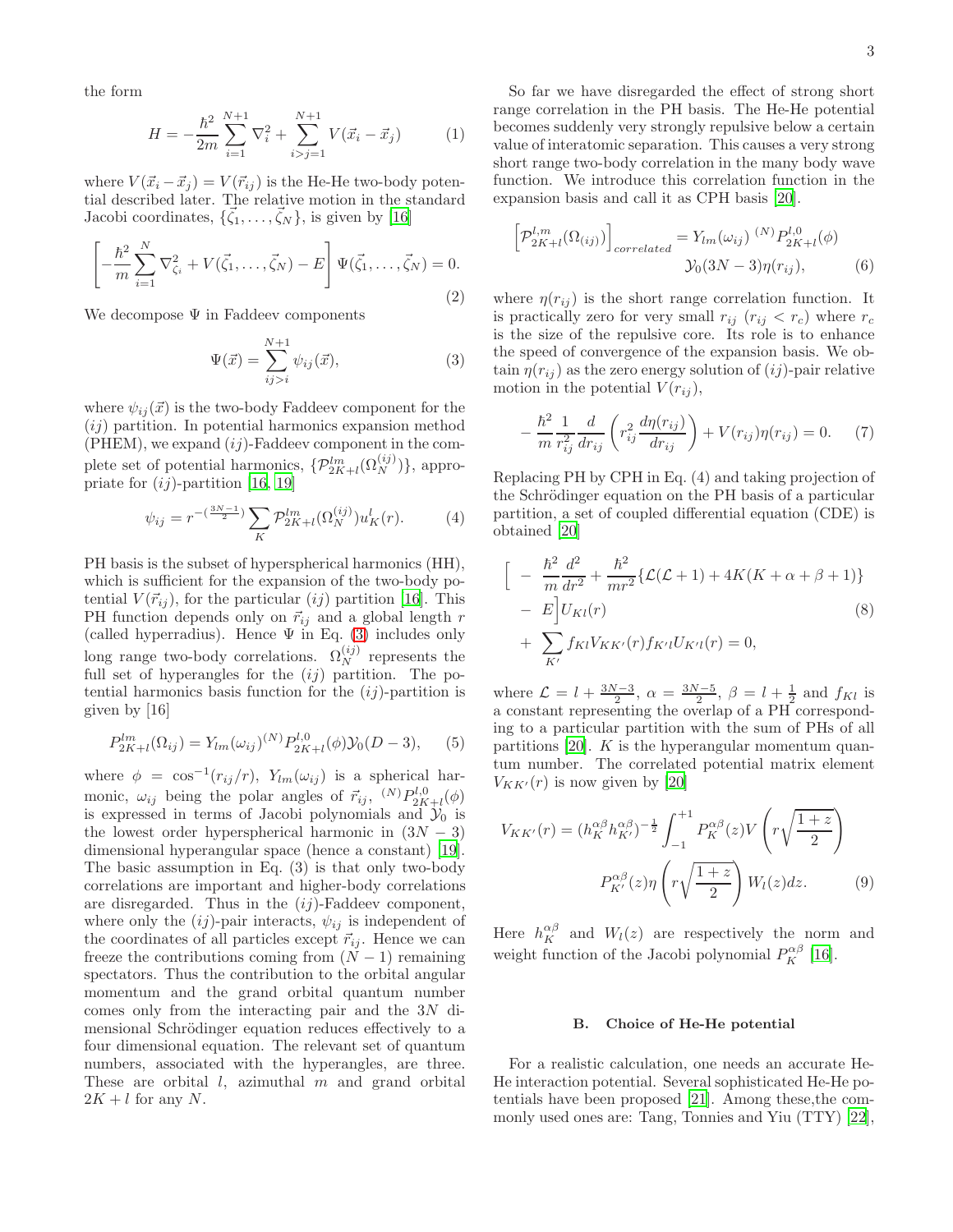LM2M2 [\[23\]](#page-7-10), and HFD-HE2 [\[24\]](#page-7-11) potentials. These potentials reproduce all known two-body He-He data. In the present work, we select the more popular and sophisticated TTY potential. This potential has the form [\[11](#page-7-12), [22](#page-7-9)]

$$
V(x) = A[V_{ex}(x) + V_{disp}(x)],
$$
 (10)

where  $x$  represents the interparticle distance. The part  $V_{ex}$  has the form  $V_{ex}(x) = Dx^p e^{-2\gamma x}$  wih  $p =$  $\frac{7}{2\gamma}$  – 1. The other part  $V_{disp}$  is given as  $V_{disp}(x)$  $= -\sum_{n=3}^{12} C_{2n} f_{2n}(x) x^{-2n}$ . The coefficients  $C_{2n}$ are calculated using the recurrence relation  $C_{2n}$  =  $\int \frac{C_{2n-2}}{2}$  $\frac{C_{2n-2}}{C_{2n-4}}$ <sup>3</sup>  $C_{2n-6}$ ;  $C_6 = 1.461$ ,  $C_8 = 14.11$ ,  $C_{10} = 183.5$ ,  $\mathring{A} = 315766.2067 \, K, \, \mathring{D} = 7.449 \text{ and } \gamma = 1.3443 \, (a.u.)^{-1}.$ The function  $f_{2n}$  is given by  $f_{2n}(x) = 1 - e^{-bx} \sum_{k=0}^{2n} \frac{(bx)^k}{k!}$ The function  $f_{2n}$  is given by  $f_{2n}(x) = 1$  c  $\angle k=0$  k!<br>with  $b(x) = 2\gamma - \frac{p}{x}$ .

For our numerical solution, the set of CDEs [Eq. (8)] is solved by hyperspherical adiabatic approximation (HAA) [\[25\]](#page-7-13). In HAA, one assumes that the hyperradial motion is slow compared to the hyperangular motion. The effective potential for the hyperradial motion (obtained by diagonalizing the potential matrix together with the diagonal hypercentrifugal repulsion for a fixed value of  $r$ ) is obtained as a parametric function of  $r$ . We choose the lowest eigenpotential  $(\omega_0(r))$  as the effective potential. Thus in HAA, energy and wavefunction are obtained approximately by solving a single uncoupled differential equation

$$
\left[ -\frac{\hbar^2}{m} \frac{d^2}{dr^2} + \omega_0(r) - E \right] \zeta_0(r) = 0, \qquad (11)
$$

subject to appropriate boundary conditions on  $\zeta_0(r)$ . The principal advantage of the present method is two-fold. Firstly, the CPH basis set correctly takes care of the effect of strong short range correlation produced by the He-He interaction. Secondly, the use of HAA basically reduces the multidimensional problem to an effective one dimensional problem introducing the effective potential. The effective potential  $(\omega_0(r))$  gives a clear qualitative as well as quantitative picture. For our numerical calculation we investigate the  $l = 0$  state and truncate the CPH basis to a maximum value  $K =$  $K_{max}$ , requiring proper convergence.

The ground state properties of <sup>4</sup>He dimer is obtained as a numerical solution of two-body Schrödinger equation by Runga-Kutta algorithm. The dimer energy  $\epsilon_d$  using TTY potential, as well as the results from other references are presented in Table I.

Although in our earlier calculation [\[17](#page-7-4)] we reported the dimer and trimer ground state properties, we include them here for completeness of the discussion. Calculated rms value of  $r_{ij}$  is 98.596 a.u. The extremely small

TABLE I: The <sup>4</sup>He-dimer energy using TTY potential.

|                                | Expt. $\epsilon_d(mK)$ |          |
|--------------------------------|------------------------|----------|
| $\overline{1.1}^{+0.3}_{-0.2}$ | present method -1.254  |          |
| mK                             | <b>DMC</b> [23]        | $-1.243$ |
| $[27]$                         | Other $[11]$           | $-1.309$ |
|                                | Other [8]              | $-1.313$ |

binding energy of the dimer and the large spatial extension of the ground state wave function imply that the ground state of helium dimer is very loosely bound. The trimer ground state energy, as well as the results obtained in earlier investigations by other authors are presented in Table II for different potentials. The r.m.s. value of hyperradius is 21.389 a.u. Thus our correlated PH basis successfully reproduces the energy values which are in very close agreement with other sophisticated calculations [\[5](#page-6-4)[–8](#page-7-14), [11](#page-7-12), [26](#page-7-15)[–29](#page-7-16)].

TABLE II: The absolute value of  ${}^{4}$ He-trimer ground state energy (in units of mK) obtained by different methods.

|               | Potential PHEM variational Faddeev Adiabatic DMC     |                      |               |
|---------------|------------------------------------------------------|----------------------|---------------|
| <b>TTY</b>    | $125.51$ $126.40[24]$ $126.4$ [7] -                  |                      | $125.46$ [25] |
|               | LM2M2   126.37   126.40 [25]   126.4 [7]   125.2 [6] |                      |               |
| HFDHE2 120.28 |                                                      | $117.1$ [7] 98.1 [5] |               |

Although we have done detailed calculation of  ${}^{4}$ He trimer ground state energy, we failed to obtain any trimer excited state with this choice of two-body interaction. Very recently we have analyzed in details the behavior of <sup>4</sup>He trimer excited states as a function of pairwise interaction

$$
V_{He-He} = \delta V_{TTY} \tag{12}
$$

where  $\delta$  controls the strength of two-body interaction.  $\delta =1$  is the physical value of the dimer interaction and  $\delta=0$  corresponds to free particle limit when neither two-body nor three-body bound states appear. We found that by increasing  $\delta$  from a small value, the trimer starts to support an excited state at  $\delta = 0.978$  [\[17\]](#page-7-4). Binding energy of the excited state gradually increases with increase in  $\delta$ , attains its maximum value at  $\delta =$ 0.984, then it decreases gradually and disappears which indicates dissociation to trimer fragments as a dimer and monomer. Thus the disappearance of the first excited state due to both increasing and decreasing  $\delta$  clearly show that the state is an Efimov state. But the value of  $\delta$  for which this happens, does not correspond to the actual physical dimer interaction ( $\delta = 1$ ). The Efimov property of other excited states are also discussed in our earlier study [\[17\]](#page-7-4). However we did not claim that the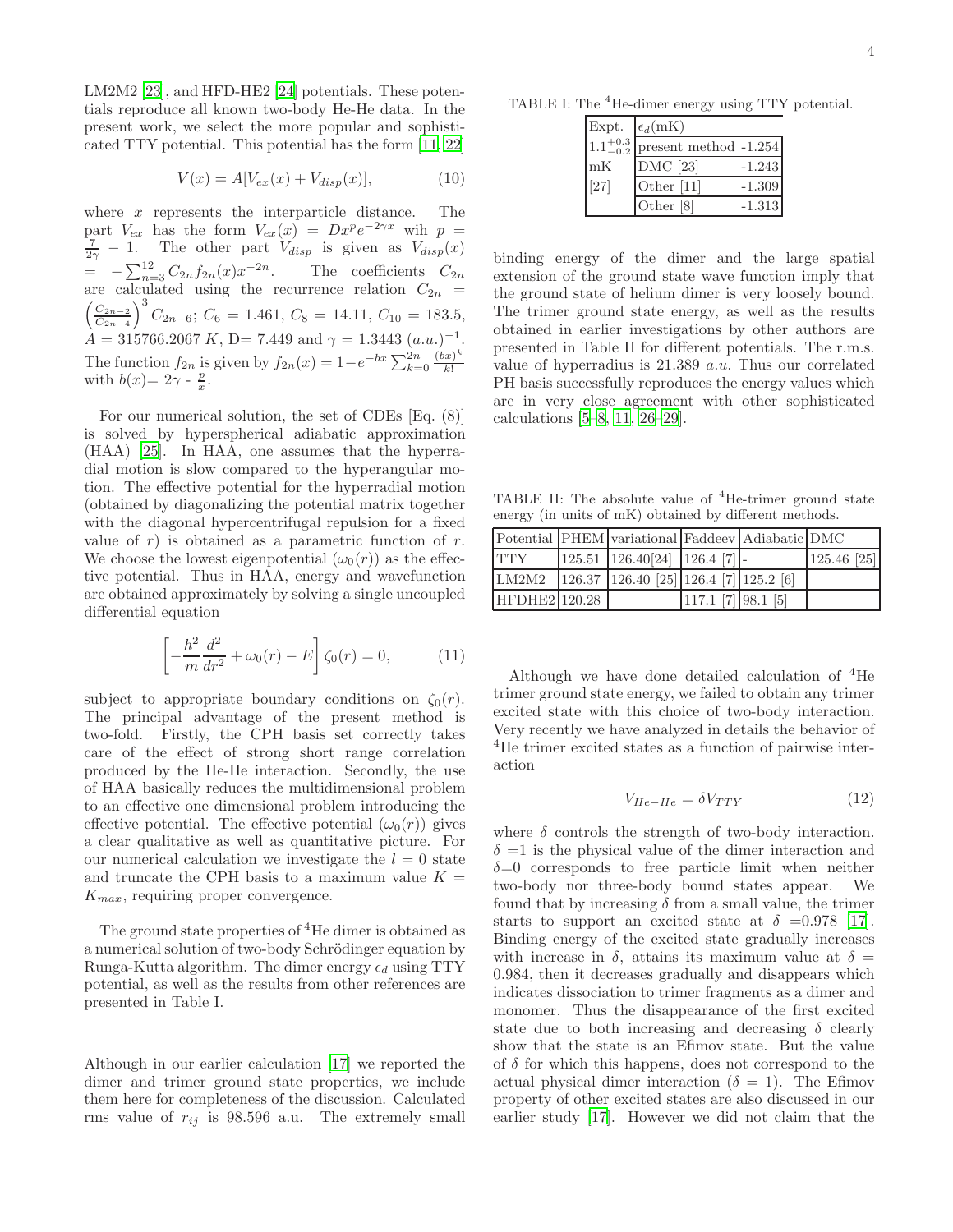trimer excited state does not exist at all, as there is a large body of work in this direction [\[4](#page-6-3)[–13](#page-7-0)]. So this is still an ongoing issue as there is considerable controversy in the earlier discussions found in Refs [\[4](#page-6-3)[–13\]](#page-7-0). Thus our earlier work could not resolve the problem. It may be the limitation of our basis set which is unable to produce such an elusive state. So it needs further study.

#### C. Isospectral formalism

For an accurate determination of the elusive nearzero energy excited state, we use the supersymmetric isospectral formalism mentioned earlier. Note that this state lies near the top of the potential well  $\omega_0(r)$  and is very extended spatially. Consequently, a convergent calculation requires a very large number of hyperspherical partial waves (corresponding to very large  $K_{max}$ ). On the other hand, the trimer ground state lies near the bottom of this well, is well bound and localized; it therefore converges relatively easily. Now the isospectral potential  $\hat{\omega}_0(\lambda, r)$  with sufficiently small positive  $\lambda$  will have a deep well near the origin, followed by a high barrier (see below). The near-zero energy state sought after is now strongly trapped within this narrow well, i.e. it is sharply localized. Hence its convergence is achieved easily enough. The isospectral potential is obtained in terms of the trimer ground state wave function (see below), which by the above argument is determined with a fair degree of confidence and it offers easier calculation of the excited state.

Since isospectral formalism is not a common topic, we briefly explain how an isospectral potential is obtained for a given potential [\[18\]](#page-7-5). For the given potential  $\omega_0(r)$ having a normalized ground state  $\zeta_0(r)$  with energy  $E_0$ , [see Eq. (11)], a superpotential  $W(r)$  is defined as

$$
W(r) = -\frac{\hbar}{\sqrt{m}} \frac{\zeta_0'(r)}{\zeta_0(r)}.\tag{13}
$$

Then it can easily be seen that

$$
\omega_0(r) - E_0 = W^2(r) - \frac{\hbar}{\sqrt{m}} W'(r), \quad (14)
$$

and one can define a supersymmetric partner potential  $\omega^{(2)}(r)$  through

$$
\omega^{(2)}(r) - E_0 = W^2(r) + \frac{\hbar}{\sqrt{m}} W'(r), \qquad (15)
$$

such that  $\omega_0(r)$  and its partner have the same energy spectra, except that the ground state of  $\omega_0(r)$  is absent in the spectrum of its partner [\[18\]](#page-7-5).

Now, for the given partner potential  $\omega^{(2)}(r)$ , Eq. (15) can be considered as a non-linear differential equation satisfied by the unknown function  $W(r)$  (called Riccati equation). With this  $W(r)$ , we can get back  $\omega_0(r)$ , using Eq. (14). But solution of the non-linear Eq. (15) is not unique. For simplicity, we use the units in which  $\frac{\hbar^2}{m} = 1$ . Then the most general solution is [\[18\]](#page-7-5)

<span id="page-4-1"></span>
$$
\hat{W}(r,\lambda) = W(r) + \frac{d}{dr}\ln|I_0(r) + \lambda|,
$$
\n(16)

where  $\lambda$  is an integration constant and  $\hat{W}(r,\lambda)$  is a function of r, parametrically dependent on  $\lambda$ .  $I_0(r)$  is given by

$$
I_0(r) = \int_0^r [\zeta_0(r')]^2 dr'.
$$
 (17)

Then the family of potentials  $\hat{\omega}_0(r, \lambda)$  given by

<span id="page-4-0"></span>
$$
\hat{\omega}_0(r,\lambda) - E_0 = \hat{W}^2(r,\lambda) - \hat{W}'(r,\lambda) \n\hat{\omega}_0(r,\lambda) = \omega_0(r) - 2\frac{d^2}{dr^2} \ln|I_0(r) + \lambda|
$$
\n(18)

for all allowed values of  $\lambda$  (see below), has the *same* partner  $\omega^{(2)}(r)$ . Hence the family of potentials given by Eq. [\(18\)](#page-4-0) all have identical spectrum. Since  $\zeta_0(r)$  is normalized,  $0 \leq I_0(r) \leq 1$ . Hence from Eq. [\(16\)](#page-4-1), one notices that the interval  $-1 \leq \lambda \leq 0$  is not allowed. For all other values of  $\lambda$ ,  $\hat{\omega}_0(r, \lambda)$  is strictly isospectral with  $\omega_0(r)$  [\[18](#page-7-5), [30\]](#page-7-17). For  $\lambda = \infty$ ,  $\hat{\omega}_0(r, \lambda)$  becomes  $\omega_0(r)$ . For small positive values of  $\lambda$ , the isospectral potential  $\hat{\omega}_0(r, \lambda)$  develops an attractive well near the origin. As  $\lambda \rightarrow 0$ , this well becomes deeper followed by a high barrier, before the shallower part. Note that the ground state of  $\omega_0(r)$ , *viz.*  $\zeta_0(r)$ , is necessary to calculate the family of isospectral potentials. In the present study the ground state of  $\omega_0(r)$  is fairly accurately calculated. We will see in the next section that different eigen states are transformed differently. Therefore this transformation cannot be considered as a generalized rotation in the Hilbert space. Thus the transformation from the original Hamiltonian to the isospectral Hamiltonian is different from a standard unitary transformation, even though the entire energy spectrum is preserved.

#### III. RESULTS AND DISCUSSIONS

First we calculate the lowest effective potential  $\omega_0(r)$ in the hyperradial space by hyperspherical adiabatic approximation (HAA) as stated in Sec. IIB. To calculate the energy E and wave function  $\zeta_0(r)$  of the original potential we solve the single uncoupled equation, Eq. (11), with appropriate boundary conditions. As stated earlier, although our calculated ground state energy  $E_0$  and wave function are in good agreement with other calculations, we fail to get the first excited state in such a shallow potential. Here the isospectral formalism will be an effective technique to calculate several isospectral potentials of gradually varying shape,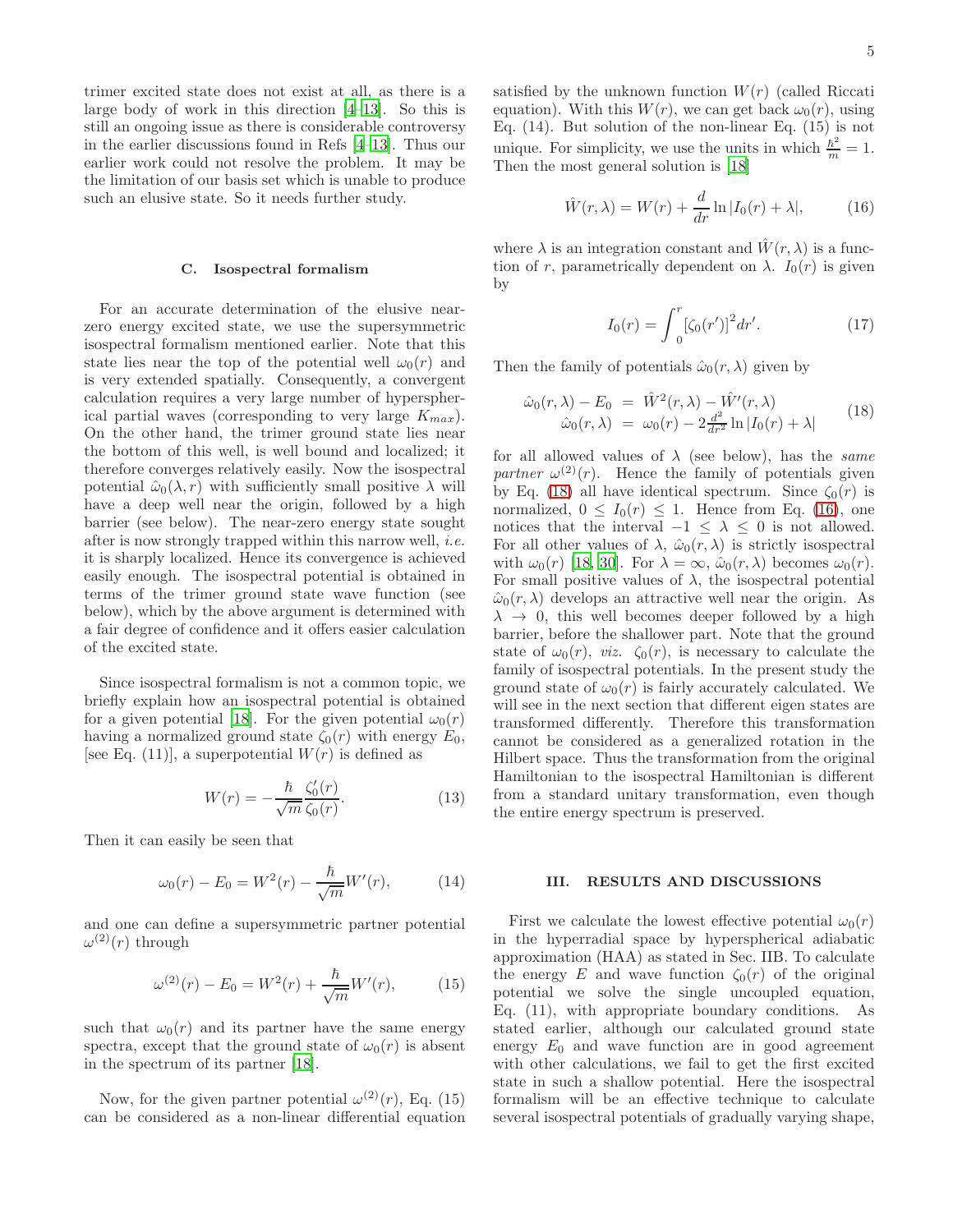which will facilitate easier calculation of the very weakly bound state. We calculate  $I_0(r)$  from Eq. (17) and then the isospectral potential for a specific value of  $\lambda$  is calculated from Eq. (18).

In Fig. 1, the effective potential  $\omega_0(r)$  calculated by the CPH method is shown as a continuous (red) curve. This has a a soft repulsion at smaller  $r$ , followed by a shallow minimum which supports the ground state at 125.51 mK. As stated earlier, we fail to get the first excited state in this effective potential, by our numerical calculation. Next we calculate the isospectral potential  $\hat{\omega}_0(r, \lambda)$ , for chosen values of  $\lambda$ . We checked that for large values of  $\lambda$ , calculated  $\hat{\omega}_0(r, \lambda)$  is practically indistinguishable from  $\omega_0(r)$ . For small values of  $\lambda$ , the isospectral potential develops a deep and narrow well near the origin (left side well, LSW) with a barrier (intermediate barrier, IB) separating it from the shallow well (right side well, RSW). As  $\lambda$  decreases towards zero, LSW becomes deeper, narrower and closer to the origin and at the same time, IB becomes higher.

TABLE III: Parameters of the original and the isospectral potentials.  $\lambda = \infty$  corresponds to the original potential. LSW, IB and RSW respectively represent the left side well, the intermediate barrier and the right side well. Position values are in a.u. and energies are in mK.

|                                             | LSW        |                                                   | <b>IB</b>   |                | <b>RSW</b>         |                        |
|---------------------------------------------|------------|---------------------------------------------------|-------------|----------------|--------------------|------------------------|
|                                             | let<br>min | let<br>$\mathsf{I}\,\omega_{\min}$                | $r_{max}$   | $\omega_{max}$ | $r^{right}$<br>min | $\omega_{min}^{right}$ |
| $\infty$                                    |            |                                                   |             |                | 8.999              | $-3.238$               |
| $0.00010$ 4.607 -1.897                      |            |                                                   | 5.327 8.333 |                | 9.087              | $-2.848$               |
| $0.00005$ 4.527 -8.119                      |            |                                                   | 5.137 10.23 |                | 9.087              | $-2.847$               |
| $0.00002$ 4.457 - 22.133 4.943 13.874 9.085 |            |                                                   |             |                |                    | $-2.846$               |
|                                             |            | $0.00001$ 4.417 -40.254 4.817 18.019 9.085 -2.846 |             |                |                    |                        |

In Table III, we present numerical values of the parameters of the original (corresponding to  $\lambda = \infty$ ) and isospectral potentials  $\hat{\omega}_0(r, \lambda)$  for  $\lambda = 0.00010, 0.00005, 0.00002$ and 0.00001. For each isospectral potential, we give values of the position  $(r_{min}^{left})$  and value  $(\omega_{min}^{left})$  of the minimum of LSW, position  $(r_{max})$  and value  $(\omega_{max})$ of the maximun of IB, and position  $(r_{min}^{right})$  and value  $(\omega_{min}^{right})$  of the minimum of RSW. We have checked by numerical calculation that the energy of both the ground and the first excited state remains independent of the choice of  $\lambda$ , as theory predicts. However, very small values of  $\lambda$  are not convenient for numerical calculation of the energy of the excited state, as numerical errors creep in, due to extreme narrowness of the LSW, in which the excited state resides. Thus a judicious choice of the value of  $\lambda$  is necessary. By careful investigations for different values of  $\lambda$ , we find that the range  $0.00002 - 0.00005$  for the value of  $\lambda$  is optimum for minimizing errors. As two typical cases demostrating the behavior of isospectral

potentials, we plot  $\hat{\omega}_0(r, \lambda)$  for  $\lambda = 0.00002$  (blue, dotted curve) and  $\lambda = 0.00005$  (green, dashed curve) in Fig. 1. The very weakly bound first excited state in the original shallow potential  $\omega_0(r)$  now becomes strongly bound within the deep and narrow LSW of  $\hat{\omega}_0(r, \lambda)$ . The deep well and the adjacent high barrier strongly localizes this state in the isospectral potential. We solve Eq. (11), with  $\omega_0(r)$  replaced by  $\hat{\omega}_0(r,\lambda)$ , subject to appropriate boundary conditions to calculate the energy of the first excited state. Following this isospectral technique, we do indeed get a bound first excited state. We also verified that its energy is the same, within estimated numerical errors, for values of  $\lambda$  lying within the chosen range. The binding energy of the first excited state of trimer is thus found to be 2.270 mK. We present this result,

TABLE IV: Results for energy of the first excited state of <sup>4</sup>He-trimer (in units of mK) obtained by different methods.

together with results of other sophisticated calculations

reported so far in Table IV.

| Reference             | Energy   |
|-----------------------|----------|
| Ref[11]               | $-2.282$ |
| Ref [7]               | $-2.280$ |
| Ref[8]                | $-2.277$ |
| Present Method -2.270 |          |

Here we remark that the isospectral formalism is an efficient tool to calculate near-zero energy states in shallow potential which supports at least one bound state. In the supersymmetric isospectral formalism, one can in principle calculate the energy value as well as the wave function. In our earlier calculation of the resonances of halo nuclei, we used the wave function of the isospectral potential. We calculated the probability of the system to be trapped in the well-barrier combination which facilitates the accurate determination of resonance energy [\[30](#page-7-17), [31\]](#page-7-18). We have observed that the resonance energy is independent of  $\lambda$ . However in the present application to calculate the bound state wave function in the isospectral potentials and to calculate other physical observables we should take a different approach. From Fig. 1, we see that decreasing  $\lambda$  gradually keeps the longrange part of the isospectral potentials almost unchanged whereas the short-range part has a drastic change. Naturally the wave functions of the isospectral family are now  $\lambda$  dependent and obviously the calculated physical observables [e.g. average radius of the system] will be  $\lambda$ dependent. In the SUSY isospectral formalism [\[18](#page-7-5)], it is possible to calculate the wave function of the original potential  $\omega_0(r)$  from the wave functions of the isospectral potential  $\hat{\omega}_0(r, \lambda)$ . The ground state  $\hat{\zeta}_0(r, \lambda)$  and the first excited state  $\zeta_1(r,\lambda)$  of the isospectral potential  $\hat{\omega}_0(r,\lambda)$ corresponding to the energies  $E_0$  and  $E_1$  respectively are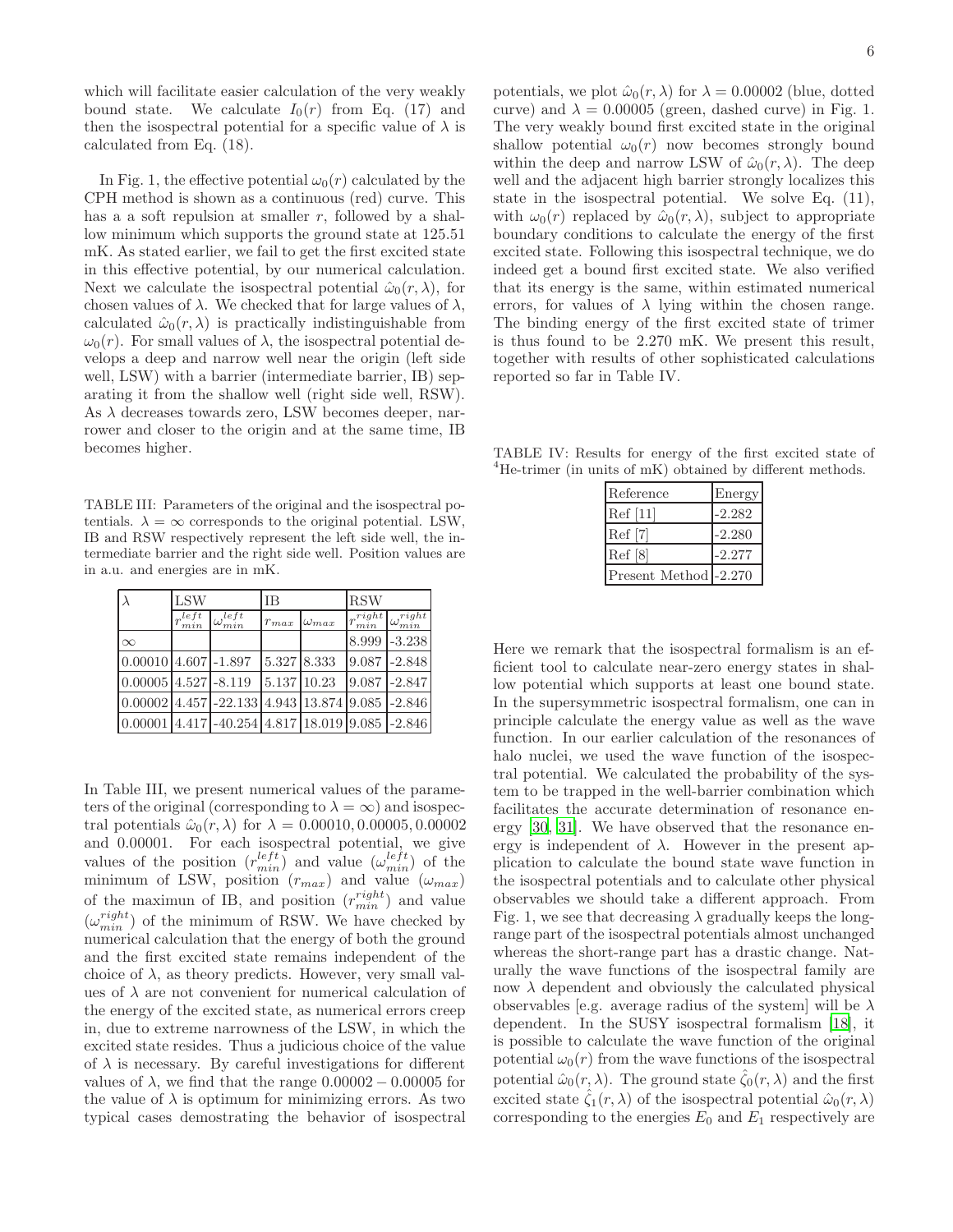related to the ground state  $\zeta_0(r)$  and the first excited state  $\zeta_1(r)$  of the original potential  $\omega_0(r)$  by [\[18\]](#page-7-5)

$$
\hat{\zeta}_0(r,\lambda) = \frac{\zeta_0(r)}{I_0 + \lambda} \tag{19}
$$

and

$$
\hat{\zeta}_1(r,\lambda) = (E_1 - E_0)\zeta_1 + \hat{\zeta}_0 \mathcal{W}(\zeta_0, \zeta_1)
$$
 (20)

where  $W(\zeta_0, \zeta_1) = \zeta_0 \zeta_1' - \zeta_1 \zeta_0'$  is the Wronskian and  $\zeta_0(r)$ and  $\zeta_1(r)$  are well-behaved functions. We can calculate the ground state wave function  $\zeta_0(r,\lambda)$  of the isospectral potential  $\hat{\omega}_0(r, \lambda)$  from the original gound state wave function  $\zeta_0(r)$  (which is known as we calculated it to construct the family of isospectral potentials) using Eq. (19). Alternatively we can obtain  $\hat{\zeta}_0(r,\lambda)$  directly by solving for the isospectral potential  $\hat{\omega}_0(r, \lambda)$ . Also we can obtain  $\zeta_1(r,\lambda)$  by solving for the isospectral potential  $\hat{\omega}_0(r, \lambda)$  with energy  $E_1$ . Thus Eq. (20) is a first order differential equation in  $\zeta_1(r)$  and we can solve it subject to proper boundary conditions  $\zeta_1(0) = 0$  and  $\zeta_1'(0) \neq 0$  to obtain  $\zeta_1(r)$ . With these wave functions we can calculate any physical properties of the system and this time they will be independent of the  $\lambda$ . However usually in the SUSY isospectral formalism, people are interested only in the bound state energy and in this paper we are also interested only in the energy of the elusive first excited state.

Next we discuss in detail about the choice of  $\lambda$ parameter. As in our earlier works [\[31](#page-7-18)[–33\]](#page-7-19), we observe that the energy is independent of the parameter  $\lambda$ . But making  $\lambda$  too small, may create large numerical error in the numerically calculated wave function  $\hat{\zeta}_1(r,\lambda)$ , as the well becomes extremely narrow and very deep. Then the wave function changes very rapidly over a very small interval. Clearly its derivatives are inaccurate, which in turn affects the accuracy of the wave function at the next mesh point. The errors accumulate. As we solve the isospectral potential numerically, large numerical error will result for very small  $\lambda$ . This may mask the overall accuracy. Thus the accuracy of the results are very crucially dependent on the choice of  $λ$ . There is no prescribed rule to choose  $\lambda$ . It is in general chosen by trial. One can choose finer mesh interval within the LSW for a small  $\lambda$ . But the cumulative error at successive mesh point, increases as the total number of mesh points increases. Using the error estimate of the integration

procedure (we use Runga-Kutta algorithm) we optimize the values of  $\lambda$  and mesh interval to minimize the error. In our earlier calculations [\[31,](#page-7-18) [32\]](#page-7-20) for  $2^+_1$  state of <sup>6</sup>He, the shallowness of the effective potential is removed for  $\lambda = 10$ , whereas  $\lambda = 0.1$  was required for  $2^+_2$  state of the same system to get the expected behavior of the isospectral potential. Thus the optimum choice of  $\lambda$ depends on the choice of the system and its state.

Now in principle the ground state energy can also be recalculated using the isospectral potentials, in which the ground state of the original potential now lies in the very deep well of the isospectrals. But, when we solve the isospectral potential numerically, large error may creep due to the extreme narrowness of the well, as discussed above. Thus when we use the isospectral formalism for the real many-body problems, ground state energy is more accurate when determined by the original potential and the excited states and resonance states are more accurate when we solve the isospectral potentials.

#### IV. CONCLUSIONS

In conclusion, we remark that the isospectral potential with a judiciously chosen value of  $\lambda$  can be very useful for an accurate calculation of near-zero energy states in a shallow potential and also the resonance states of halo and highly unstable systems. The present application to the very weakly bound and highly elusive first excited state in <sup>4</sup>He trimer demonstrates the novelty and practical utility of this technique.

This work has been partially supported by FAPESP (Brazil), CNPq (Brazil), Department of Science and Technology (DST, India) and Department of Atomic Energy (DAE, India). B.C. wishes to thank FAPESP (Brazil) for providing financial assistance for her visit to the Universidade de S˜ao Paulo, Brazil, where part of this work was done. SKH wishes to thank the Council of Scientific and Industrial Research (CSIR), India for a Junior Research Fellowship. T.K.D. acknowledges the University Grants Commission (UGC, India) for the Emeritus Fellowship.

- <span id="page-6-0"></span>[1] V. Efimov, Phys. Lett. B 33, 563 (1970).
- <span id="page-6-1"></span>[2] V. Efimov, Nucl. Phys. A 210, 157 (1973).
- <span id="page-6-2"></span>[3] T. Kraemar *et al*, Nature **440**, 315 (2006); S. Knoop *et* al, Nature Phys. Lett. 5, 227 (2009); M. Zaccanti et al, Nature Phys. 5, 586 (2009).
- <span id="page-6-3"></span>[4] T. Cornelius and W. Glöckle, J. Chem. Phys. 85, 3906

(1986).

- <span id="page-6-4"></span>[5] B. D. Esry, C. D. Lin, and C. H. Greene, Phys. Rev. A 54, 394 ( 1996).
- [6] E. Nielsen, D. V. Fedorov and A. S. Jensen, J. Phys. B 31, 4085 (1998)
- [7] V. Roudnev and S. Yakovlev, Chem. Phys. Lett. 328, 97